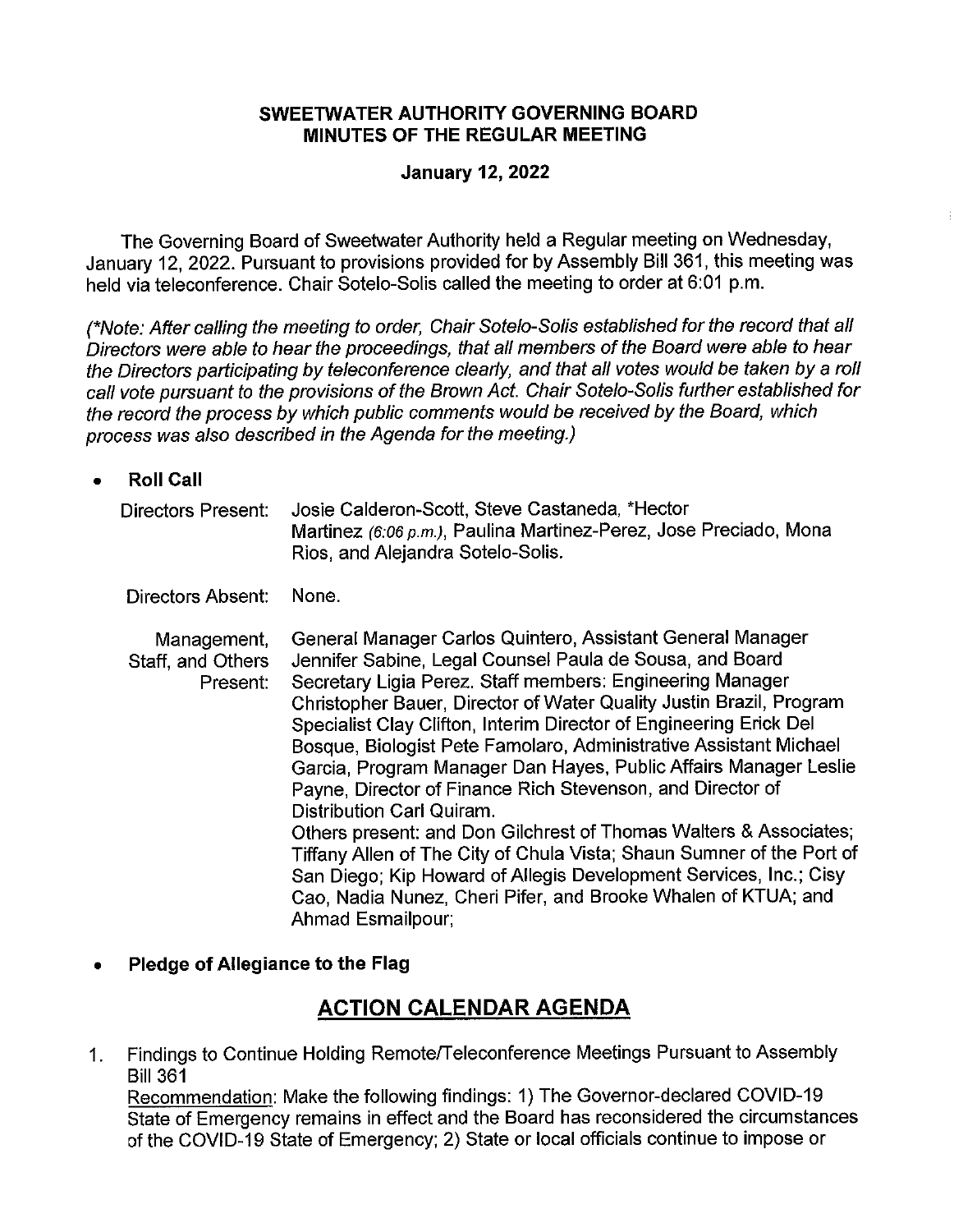recommend measures to promote social distancing; and 3) For the next thirty (30) days, the meetings of the Board, its committees, and any other Authority legislative bodies including the Citizens Advisory Committee, shall be held pursuant to the provisions of Government Code section 54953(e), allowing legislative body members and members of the public to participate in meetings remotely in accordance with that section.

**Director Preciado made a motion, seconded by Director Rios, that the Governing Board** make the following findings: 1) The Governor-declared COVID-19 State of Emergency remains in effect and the Board has reconsidered the circumstances of the COVID-19 State of Emergency: 2) State or local officials continue to impose or recommend measures to promote social distancing: and 3) For the next thirty (30) days. the meetings of the Board. its committees. and any other Authority legislative bodies including the Citizens Advisory Committee, shall be held pursuant to the provisions of Government Code section 54953(e). allowing legislative body members and members of the public to participate in meetings remotely in accordance with that section. **The motion carried unanimously.** 

• **Opportunity for Public Comment** (Government Code Section 54954.3)

Ahmad Esmailpour commented on his high water bill and asked the Board for a bill adjustment.

#### • **Chair's Presentation**

"Update on Infrastructure Investment and Jobs Act," presented by Don Gilchrest, Thomas Walters & Associates

# **ACTION CALENDAR AGENDA (Continued)**

- 2. Items to be Added, Withdrawn, or Reordered on the Agenda There was none.
- 3. Approval of Minutes
	- A. Special Board Meeting of December 2, 2021
	- B. Special Board Meeting of December 7, 2021
	- C. Regular Board Meeting of December 8, 2021

**Director Rios made a motion, seconded by Director Calderon-Scott,** that the Governing Board approve the minutes of the Special Board meeting of December 2, 2021: the Special Board meeting of December 7. 2021: and the Regular Board meeting of December 8, 2021. **The motion carried unanimously.** 

#### **Consent Calendar Items**

**Director Castaneda rec used himself from consideration of Agenda Item 4 (approval of San Diego Gas & Electric Demands and Warrants - check numbers 156823, 156873, 156970, and 156988) due to his contract with Sempra Energy, parent company of SDG&E, which Director Castaneda disclosed on the record.**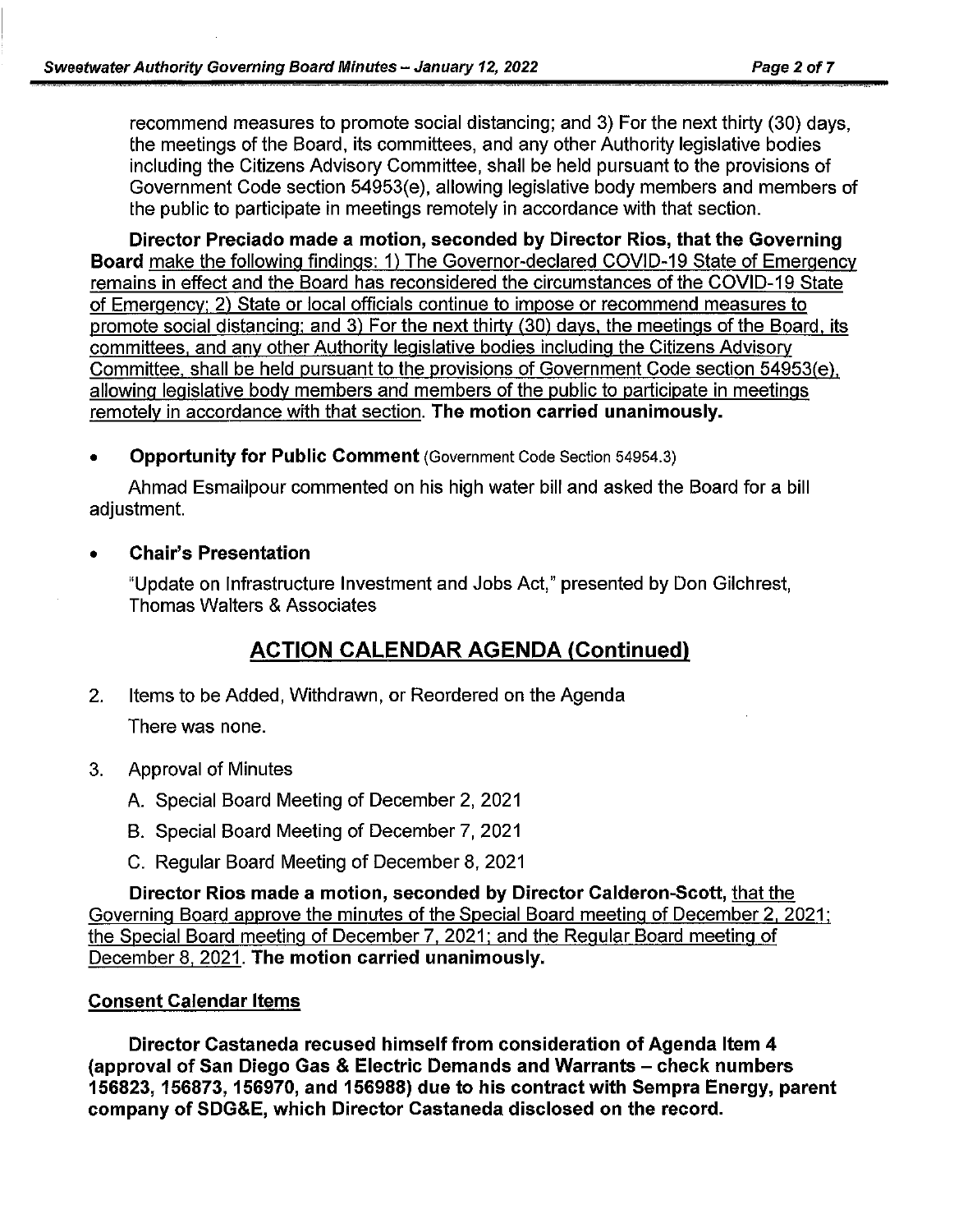**Director Preciado made a motion, seconded by Director Martinez-Perez,** that the Governing Board approve the consent calendar. **The motion carried unanimously.** 

- 4. Approval of San Diego Gas & Electric Demands and Warrants November 2021 ,,
- 5. Approval of Demands and Warrants (excludes the San Diego Gas & Electric Demands and Warrants) - November 2021
- 6. Consideration to Approve an Amendment to the Contract with ICF Jones & Stokes, Inc. for the Programmatic Permitting of the Property Operations and Maintenance Plan (Engineering, Capital, and Development Services Committee Meeting of 1/3/22) Recommendation: Authorize the General Manager to execute an amendment to the contract with ICF for completing Phase 1 and beginning Phase 3a of the programmatic permitting of the Property O&M Plan in an amount not to exceed \$115,000.
- 7. Accessory Dwelling Unit Capacity Fees Survey (Information Item) (Engineering, Capital, and Development Services Committee Meeting of 1/3/22) Recommendation: No action was required by the Governing Board.
- 8. FY 2022-23 Budget Calendar (Finance and Administration Committee Meeting of 1/5/22) Recommendation: No action was required by the Governing Board.
- 9. Review of Board Policies and Procedures (Policies 501 through 509) (Finance and Administration Committee Meeting of 1/5/22) Recommendation: Approve changes to Policy 507 renaming the Communications Committee to the Communications and Legislative Affairs Committee, and remove "meets on a quarterly basis;" and approve the changes to Policies 501-509 as presented.
- 10. Electric Vehicle (EV) Charging Upgrade Plan Update and Consideration of Request for Quotes for Installation of EV Chargers at the Robert A. Perdue Water Treatment Plant (Perdue Plant) (Water Quality and Distribution Committee Meeting of 1/5/22) Recommendation: Direct staff to issue the RFQ for Installation of EV Chargers at the Perdue Plant as presented.
- 11. Capital Projects Update for the Removal of the Operations Yard Underground Fuel Storage Tank (UST) and the Installation of a New Above-ground Fuel Storage Tank (Information Item) (Water Quality and Distribution Committee Meeting of 1/5/22) Recommendation: No action was required by the Governing Board.

#### **Action and Discussion Items**

- 12. Old and Unfinished Business
	- A. Board Determination on Capacity Fees for the Chula Vista Bayfront Redevelopment, H-3 Parcel (South Bay Gaylord Pacific Hotel and Convention Center)

Shaun Sumner of the Port of San Diego commented on the benefit and importance of the Bayfront Development to the region.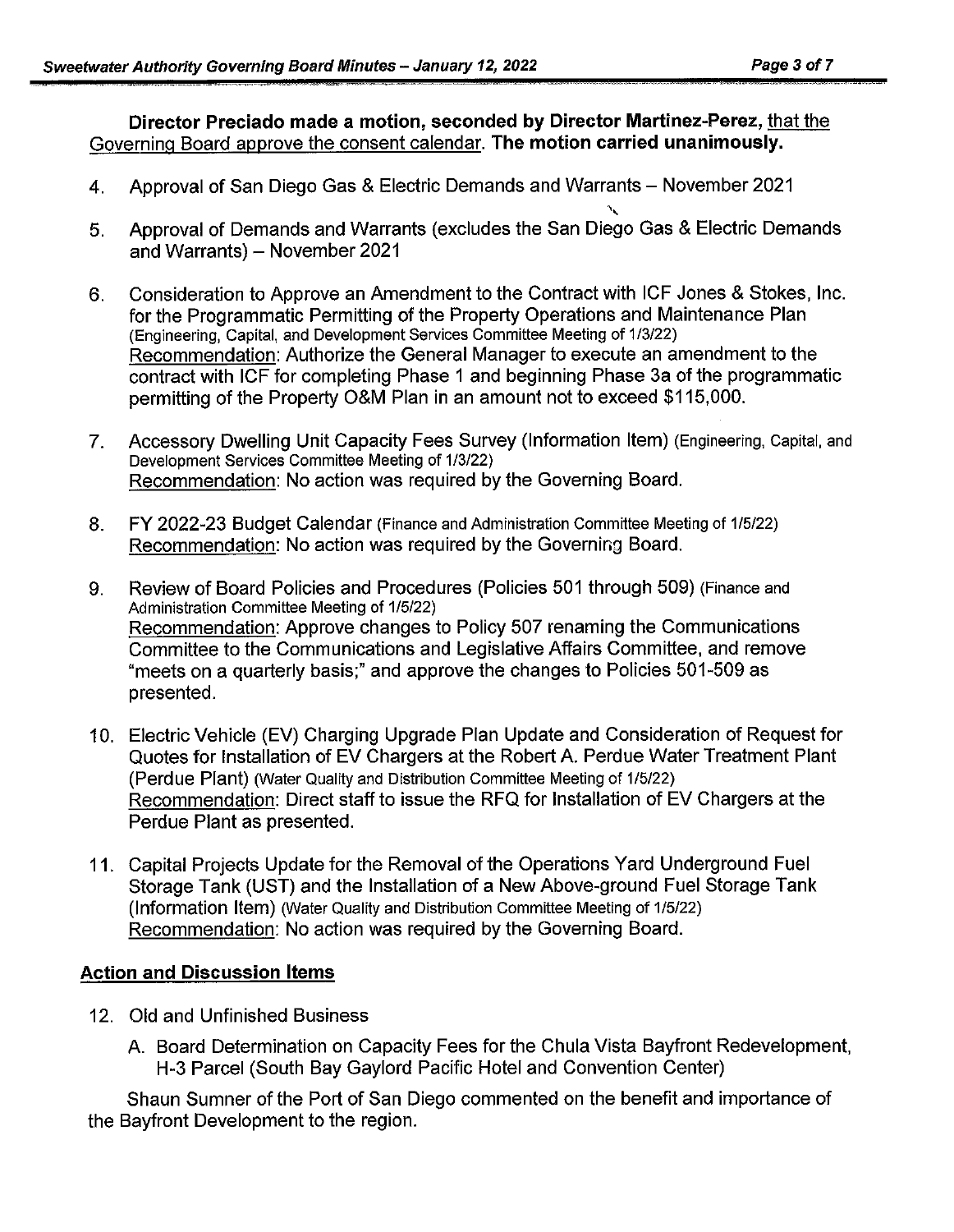Kip Howard of Allegis Development Services, Inc. commented on the estimated daily usage amount determined by staff for this project and its methodology; and the concessions made by the Developer to reach an agreement.

Tiffany Allen of the City of Chula Vista commented on the importance of the Bayfront Development to Chula Vista and the South Bay region.

**Director Castaneda made a motion, seconded by Director Preciado,** that the Governing Board determine that the fair and appropriate basis for Capacity Fees assessed for the Gaylord Pacific Project is 0.35 EDU per hotel room, for a total of \$3,235,680, due and payable now.

**Director Rios made a substitute motion, seconded by Chair Sotelo-Solis,** that the Governing Board determine that the fair and appropriate basis for Capacity Fees assessed for the Gaylord Pacific Project is 0.40 EDU per hotel room. for a total of \$3,697.920. due and payable now. **The motion failed with Directors Rios and Sotelo-Solis in favor, and Directors Calderon-Scott, Castaneda, Martinez, Martinez-Perez, and Preciado opposing.** 

### **The original motion carried unanimously.**

B. Consideration of Single Source Contract for On-call Consulting for Energy Audit

**Director Preciado made a motion, seconded by Director Castaneda,** that the Governing Board approve to enter into a single source, on-call contract with DHK in an amount not to exceed \$10,000 for assistance related to the Energy Audit Implementation Plan. **The motion carried unanimously.** 

13. New Business

A. Consideration of Phase II Screening for Beautification of Various Authority Facilities

**Director Preciado made a motion, seconded by Director Calderon-Scott,** that the Governing Board approve the Phase II Schematic Design Concepts as presented and direct staff for the project to be phased and included in the budget process. **The motion carried unanimously.** 

B. Consideration to Retroactively Approve Temporary Modification of Authority Operations due to COVID-19

Russell Walsh submitted written comments regarding the hiking and fishing programs closures at Authority Reservoirs and the right of public access to Authority facilities. which were read onto the record by the Board Secretary pursuant to the Authority's established process for public comments.

**Director Preciado made a motion, seconded by Director Martinez,** that the Governing Board retroactively approve the temporary closure of the fishing programs at Sweetwater and Loveland Reservoirs from January 7, 2022 through March 4, 2022, and temporary closure of the lobby through January 31, 2022. if necessary. **The motion carried unanimously.**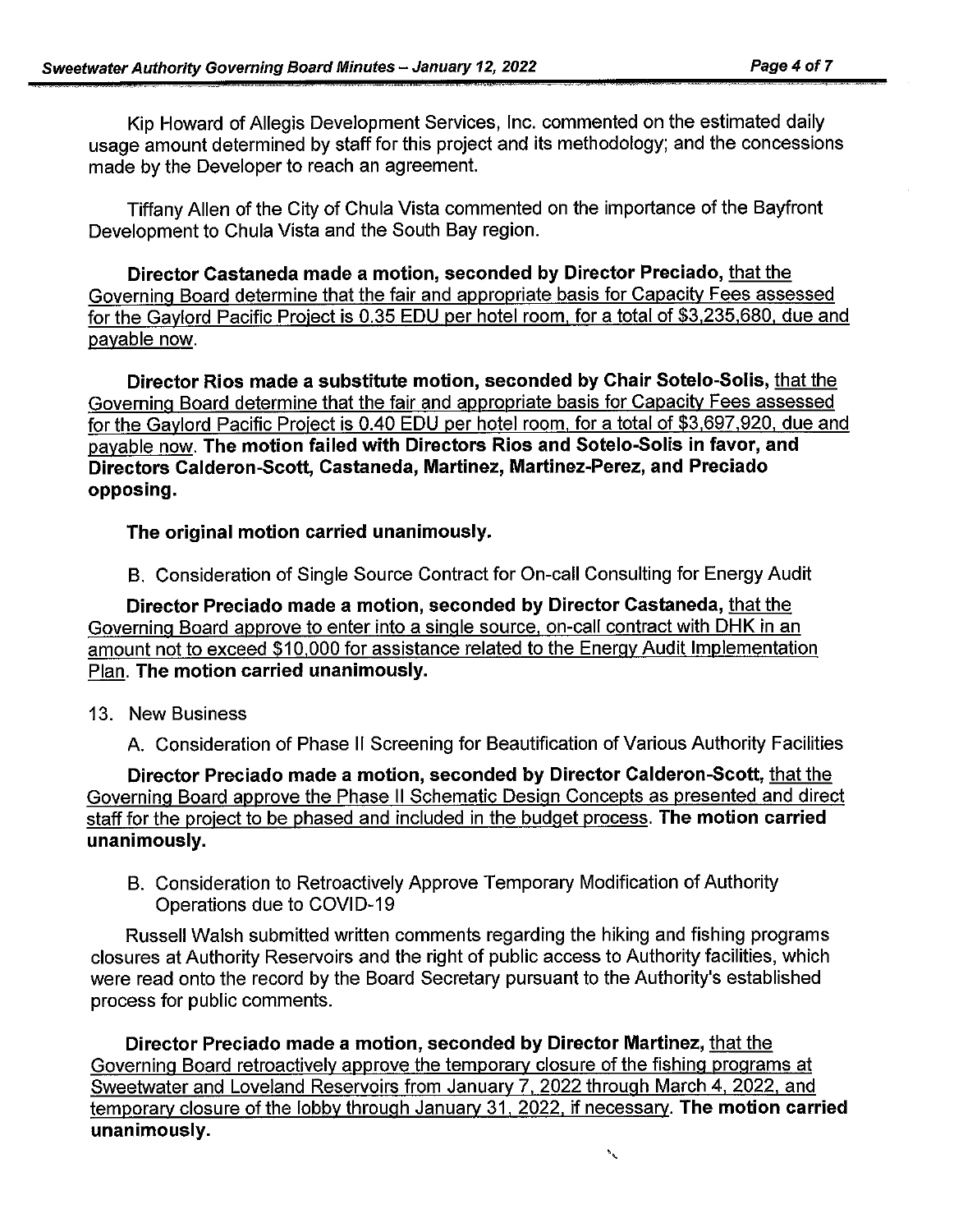14. Approval of Directors' Attendance at Meetings and Future Agenda Items

Council of Water Utilities Virtual Meeting, - Tuesday, January 18, 2022, 8:00 a.m. -Program Title: "New Funding Opportunities," presented by Danielle Blacet-Hyden, Deputy Executive Director, California Municipal Utilities Association, and Jean Kinney Hurst, Partner, Hurst Brooks Espinosa, LLC

No action was required by the Governing Board.

## **REPORTS AND INFORMATIONAL ITEMS**

- 15. COVID-19 Pandemic Delayed Revenue Balance Dashboard
- 16. Committee Minutes
- 17. Committee Look Ahead
	- Engineering, Capital, and Development Services Committee Six-Month Look Ahead FY 2021-22 Q3 & Q4 (Information Item) (Engineering, Capital, and Development Services Committee Meeting of 1/3/22) Recommendation: No action was required by the Governing Board.
	- Finance and Administration Committee Six-Month Look Ahead FY 2021-22 Q3 & Q4 (Finance and Administration Committee Meeting of 1/5/22) Recommendation: No action was required by the Governing Board.
	- Water Quality and Distribution Committee Six-Month Look Ahead FY 2021-22 Q3 & Q4 (Water Quality and Distribution Committee Meeting of 1/5/22) Recommendation: No action was required by the Governing Board.
- 18. Informational Reports
	- Financial Reports November 2021
	- Quarterly Report of One-time Water Bill Adjustments -- Second Quarter FY 2021-22
	- Quarterly Report of Directors' Expenses Second Quarter FY 2021-22
	- Quarterly Consultant Report Second Quarter FY 2021-22
	- Quarterly Vendor Agreement Listing Second Quarter FY 2021-22
- 19. Report of Legal Counsel

Legal Counsel de Sousa reported that Best Best & Krieger continues to monitor legislation in Sacramento.

20. Report of Management

General Manager Quintero reported on:

- The effects of COVID-19 on employees and Authority operations.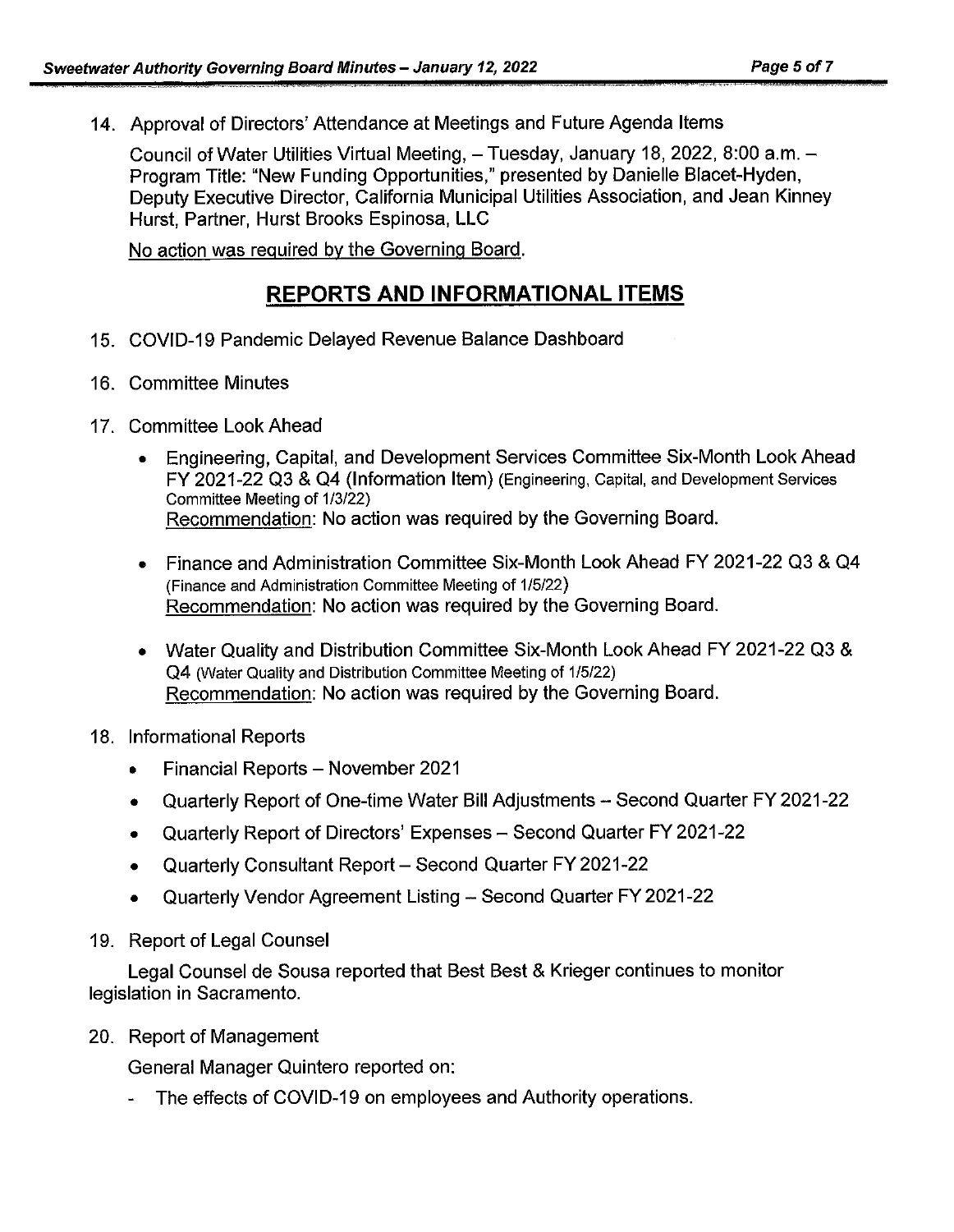21. Reports by Directors on Events Attended

A. 2021 CRWUA Annual Conference - December 14-16, 2021

Director Martinez provided an update during Agenda Item 22 - Directors' Comments.

B. Other Events Attended

There was none.

22. Directors' Comments

Director Preciado commented on the effects of COVID-19 on universities and workplaces; is hopeful Authority employees and their families stay healthy; and on the potential for a partnership for COVID-19 testing for essential employees.

Director Martinez provided an update on the 2021 CRWUA Annual Conference.

Director Rios commented that many public agencies are affected by the COVID-19 surge; Cal/OSHA has an upcoming meeting and the potential direction its decisions may offer, and on the announcement from the County of San Diego that booster vaccinations are now available for everyone 12 years and older.

Vice Chair Martinez-Perez commented on the effects of COVID-19 cases in schools.

Chair Sotelo-Solis announced that there will be a COVID-19 booster clinic in National City for those 12 and older on Saturday, January 22, 2022.

### **CLOSED SESSION**

At 8:46 p.m. the Board convened in closed session for:

A. Conference with Labor Negotiator pursuant to Government Code Section 54957.6:

|    | <b>Agency Negotiators:</b>                                                    | Carlos Quintero, General Manager<br>Jennifer Sabine, Assistant General Manager                                                              |  |
|----|-------------------------------------------------------------------------------|---------------------------------------------------------------------------------------------------------------------------------------------|--|
|    | <b>Employee Organizations:</b>                                                | Sweetwater Authority Employees' Committee<br>Sweetwater Authority Middle Management Group<br><b>Sweetwater Authority Confidential Group</b> |  |
| В. | Conference with Labor Negotiator pursuant to Government Code Section 54957.6: |                                                                                                                                             |  |
|    | <b>Agency Negotiators:</b>                                                    | Carlos Quintero, General Manager<br>Jennifer Sabine, Assistant General Manager                                                              |  |
|    | Unrepresented Employees:                                                      | Director of Administrative Services<br>Director of Distribution<br>Director of Engineering<br>Director of Finance                           |  |

#### Director of Water Quality